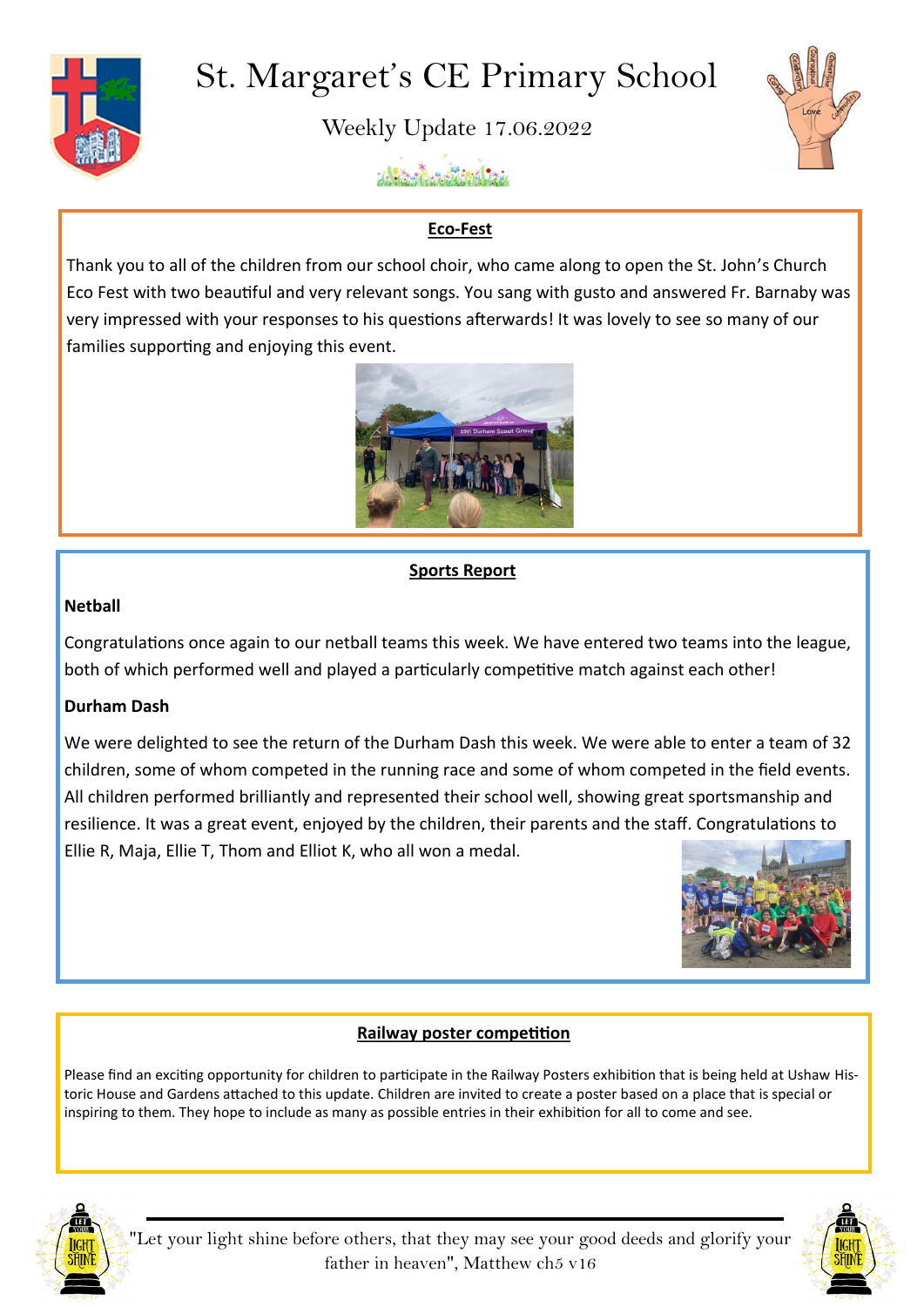

# St. Margaret's CE Primary School

Weekly Update 17.06.2022



uhlitzailen suiteklitzia

#### **Upcoming Events**

1st July will be 'Move Up day' for all children apart from Red and Blue Classes. These children will have their transition visits to Year 1 on Thursday 30th June.

Year 6 Show performances– 14th July @ 6pm and 15th July @ 2pm

## **New Classes**

Staffing and class transition arrangements for the academic year 22/23 will be as follows:

Red Class -.> Green Class with Ms Heightley Blue Class -> Rainbow Class with Mrs Curry Rainbow -> Lilac Class with Mrs White Green -> Yellow Class with Mrs Bell Lilac Class -> Purple Class with Mrs Frew Yellow Class -> Orange Class with Mrs Hunter Purple Class -> Brown Class with Mrs Burdon Orange Class -> White Class with Mrs Durie

White Class -> Grey Class with Mrs Hague Brown Class -> Mauve Class with Mrs Barker/Mrs Stoker

Grey Class -> Silver Class with Ms. Lambert Mauve Class -> Gold Class with Ms Pringle

# **Polite Notice**

There have been several incidents of minor damage to staff cars. Please ensure that your children are carefully supervised on the way in and out of the school grounds. No children should be playing near cars parked in our grounds and they should not be playing with sticks on the way in and out of school.

# **Pre-Loved Uniform Sale**

The Friends will be holding a pre-loved uniform sale next Friday 24th June from 3.20pm on the infant yard. If you have any pre-loved uniform to drop off to be resold, please drop it off at school by the end of the day on Tuesday.

**Best wishes to the following pupils who are celebrating a birthday this week:**

Freddie B Vinnie W Hannah C Tahmasub M Hilda W-H Asha M